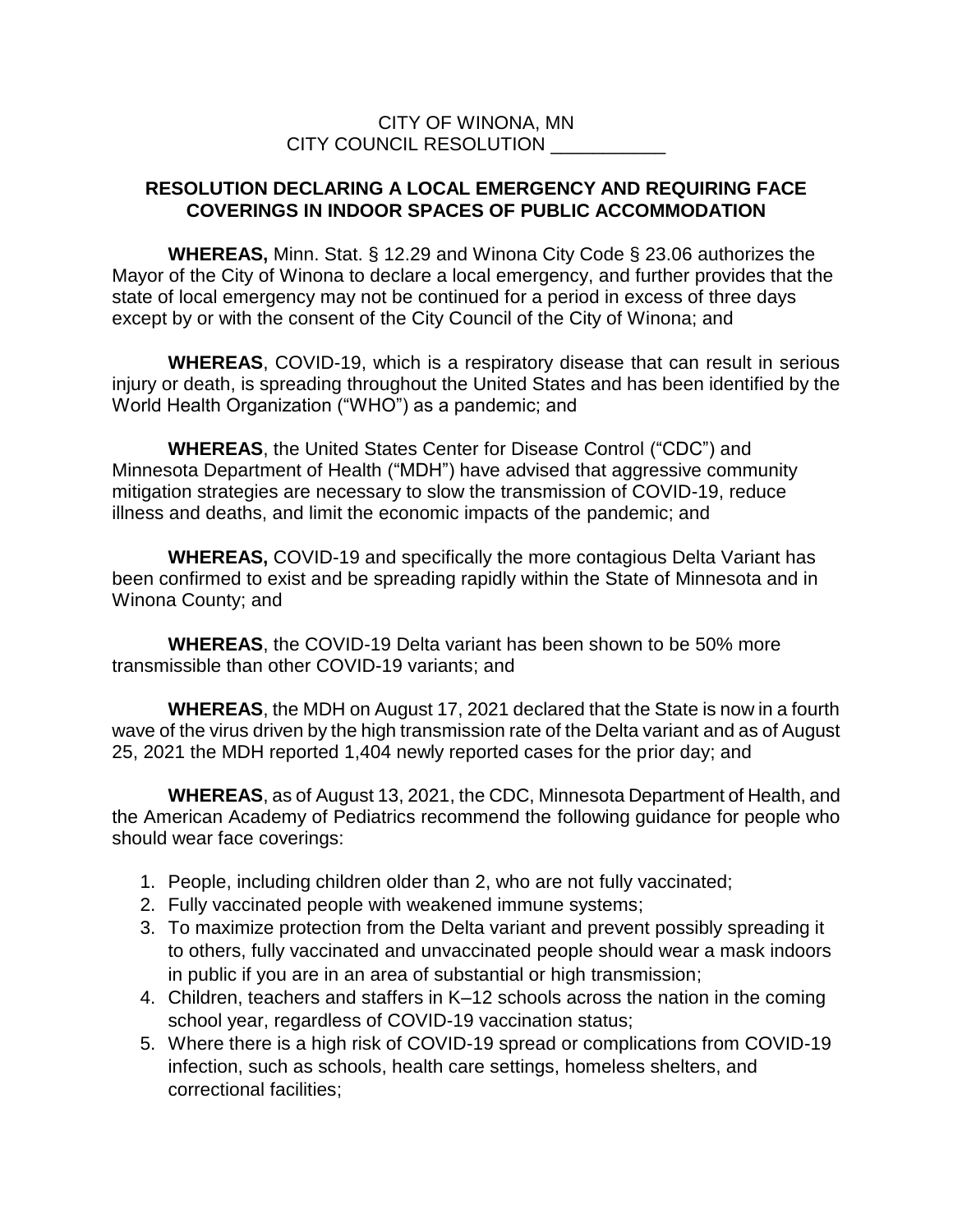6. If a person lives or frequently interacts with someone who is immunocompromised, not fully vaccinated, or at an increased risk for severe disease from COVID-19; and

**WHEREAS**, the COVID-19 pandemic is an unforeseen, present, sudden, and unexpected situation, which requires immediate action to be taken to prevent damage to the health, safety, and welfare of the citizens of the City of Winona; and

**WHEREAS**, the CDC has currently determined that there is a high rate of spread of COVID-19 in Winona County; and

**WHEREAS**, according to the CDC, MDH, and other public health experts, wearing a face covering reduces the risk of COVID-19 being spread through the community; and

**WHEREAS**, the purpose of this declaration is to protect health and safety, and minimize the potential that local businesses and employers may need to reclose due to an increase in state or local COVID-19 cases; and

**WHEREAS**, the necessary resources to respond to and recover from this pandemic will likely exceed those resources available within the City, and additional resources may be needed from county, state and federal sources.

**NOW, THEREFORE, BE IT RESOLVED** by the City Council of the City of Winona, Minnesota, that:

- 1. By signing this Resolution, Mayor Sherman declares that the COVID-19 pandemic constitutes a local emergency within the City of Winona with all the powers and responsibilities attending thereto as provided in Minn. Stat. Ch. 12, and as otherwise provided for in the City of Winona's Charter, City Code and Emergency Operations Plan ("EOP").
- 2. The City Council, by adopting this Resolution, agrees with and hereby adopts the Mayor's declaration of a local emergency, dated August 25, 2021, within the City of Winona, including the emergency face covering regulations contained therein, and hereby extends such state of local emergency and regulations until the earlier of the following:
	- a. The enactment of a statewide order by Governor Walz requiring face coverings in indoor areas accessible to the public;
	- b. The Winona City Council resolves to rescind this resolution; or
	- c. 30 days after the effective date of this resolution, unless the same is extended by the City Council.
- 3. The Mayor and City Council hereby direct City staff in their ongoing review of City ordinances, regulatory requirements, operations, practices, events, and resources to determine whether the foregoing should be adjusted or suspended,